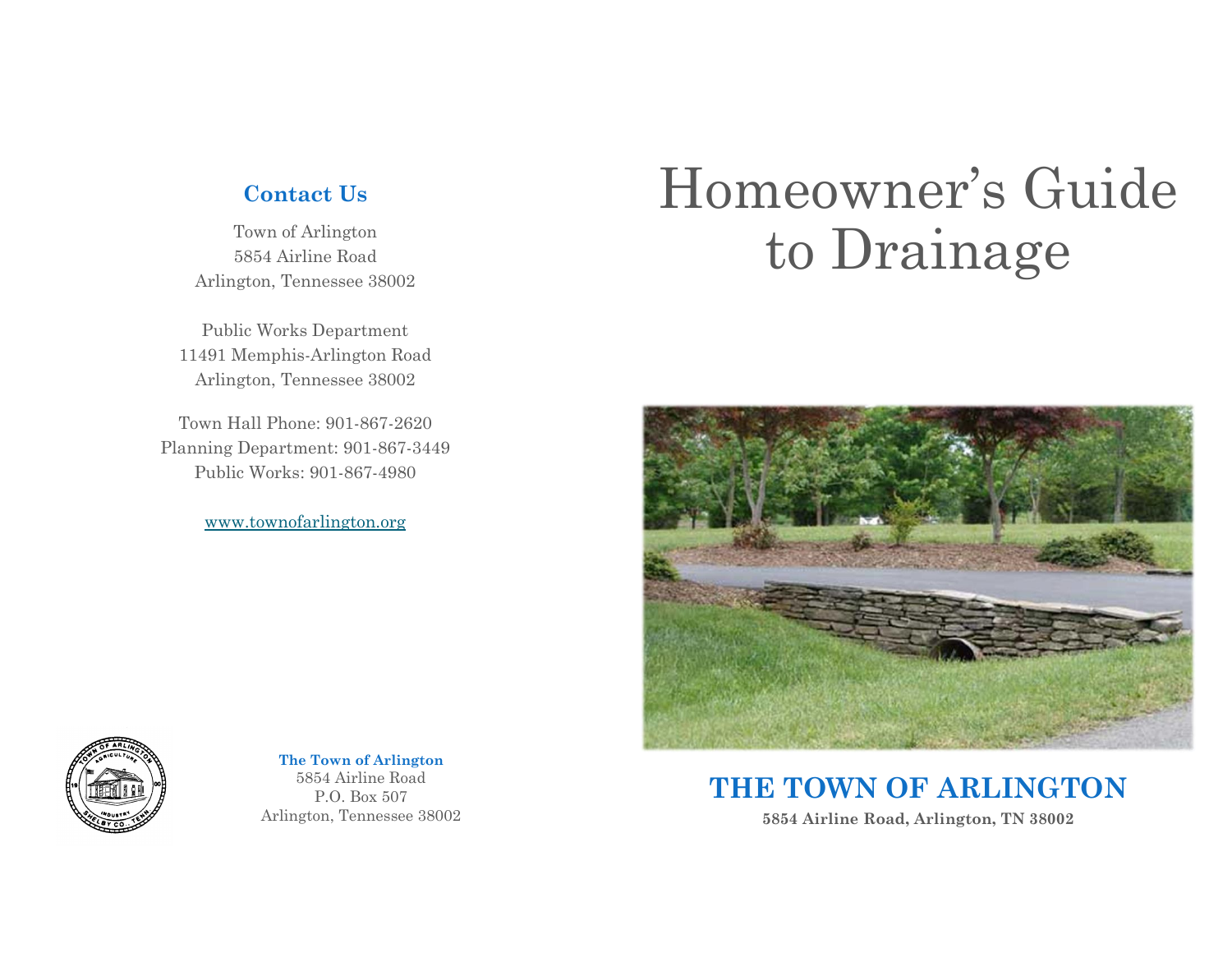# Table of Contents



## Hints for Homeowners

- Keep all drainage swales open and clear of debris. Do NOT modify them.
- Proper planting of slopes prevents erosion. Keep plants watered, but do not overwater. Replant barren areas.
- Do not let conditions on your property create a problem for your neighbors. Talk to your neighbors about drainage issues in your neighborhood, and work with them to minimize problems.
- Be careful when directing runoff towards your neighbor. You could be held liable in civil court if it is proven that you damaged your neighbor's property. It is unlawful to divert flows from their natural path to the detriment of your neighbors.
- Make inspections during rains. This is when trouble occurs. Watch for gullying. Correct problems as soon as possible.
- Normal property drainage must flow to the street or an approved drainage device. Obstructions such as patios, sidewalks, and decks must not be placed in side swales unless an alternate method of drainage is provided.
- Ask questions before changing the drainage around your home. Check with your Homeowners Association or Town employees prior to making changes.
- Call before you dig! Dial 811 and have utilities located on and around your lot before digging anywhere on your property.
- Allow runoff to soak into the ground. By doing this, less waste is sent downstream for others to manage and fewer nutrients and other pollutants are being carried off your lot.
- Notify someone if an inlet is plugged or water backs up repeatedly in the same location. Contact a Homeowners Association board member, Town Hall, or Public Works!

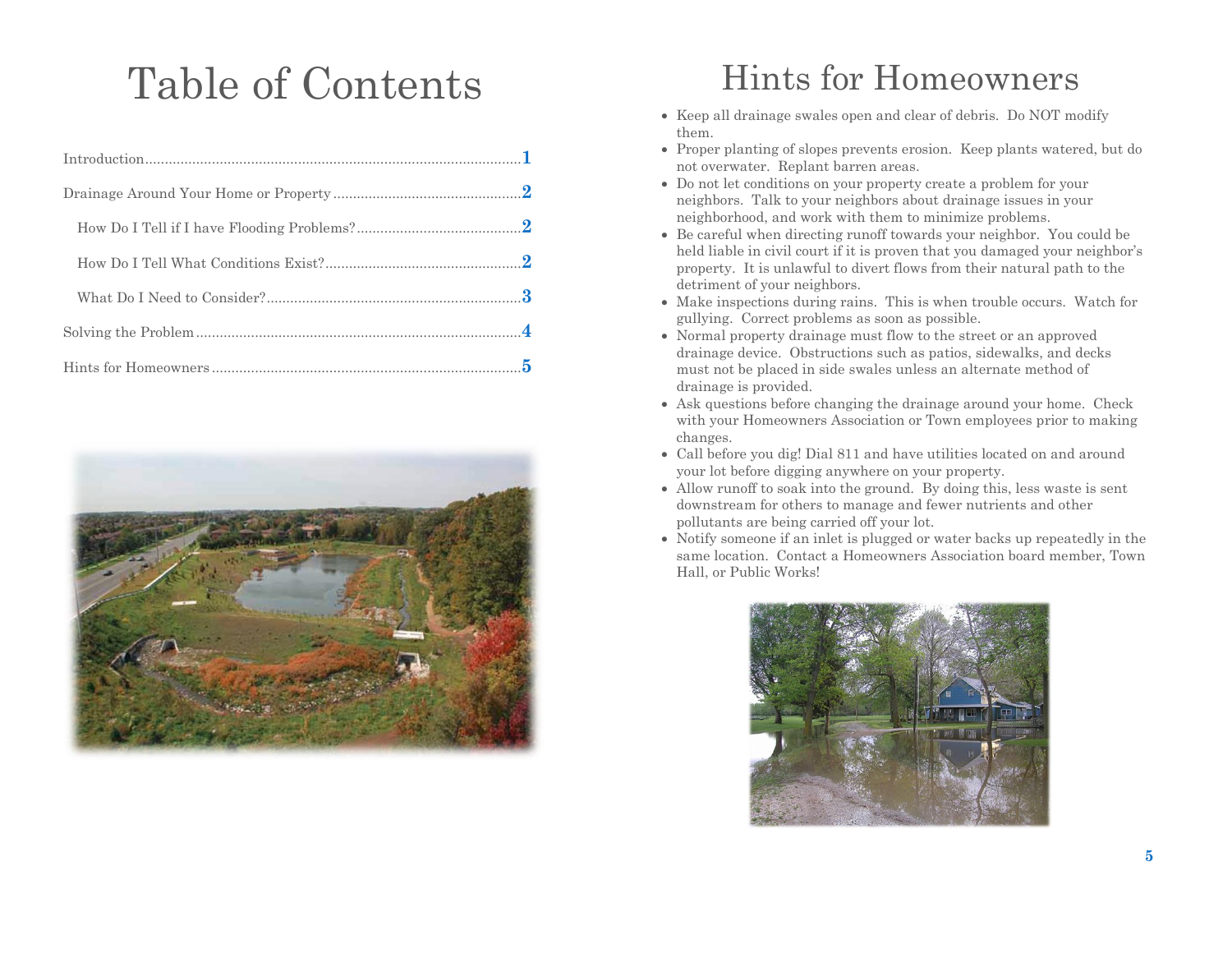## Solving the Problem

## **Control Heavy Runoff**

Runoff from roof downspouts, impervious areas, and neighboring properties can be heavy during storms and your lawn or property can become flooded for a short period of time. Stormwater runoff can either be redirected or captured for better control.

### **Stop Erosion**

Yard erosion occurs when the soil is washed off the property by runoff. Yard erosion leaves behind bare spots, gullies, and scouring. Eroded sediment can be left behind on driveways, sidewalks, or flat areas.

### **Gutters and Downspouts**

Wetness or erosion near foundation walls and drip line can be very damaging. Possible causes include gutters that need to be cleaned or are undersized, downspouts, and poor grading around foundation walls.

*The "Civil Law Rule" states that the "property owner" who causes damages by disturbing the natural flow of water IS LIABLE.\**

## **Wet Areas in the Yard**

This can include puddles or sogginess on the property in the days following a rainstorm, or wetness for months regardless of the weather. Wet conditions can be found in isolated spots, widespread areas of the lawn, or areas near gutters and downspouts.

\*Property owners have the responsibility of allowing stormwater runoff to enter and exit his/her property without altering impacts upstream or downstream of his/her property. The southeastern United States uses the "Civil Law Rule" to govern drainage disputes between property owners.

## Introduction



Drainage and flooding problems in and around your home can be a costly and damaging nuisance. Common actions taken by you, the homeowner, in the process of developing your lot or landscaping your yard can create flooding and drainage problems. These problems can, however, often be prevented by following certain guidelines.

### **What is stormwater?**

Stormwater is a natural occurrence. It is the water from falling rain or melting snow. Impervious surfaces such as rooftops, driveways, and roads prevent water from being absorbed into the ground. The portion of water that is not absorbed into the ground is what is known as stormwater runoff.

### **Why is stormwater management important?**

Water that is not absorbed into the ground flows downstream, and if it is not managed properly, the excess flow can cause flooding issues. Traditional stormwater management has focused on preventing flooding by removing quantities of water from streets and neighborhoods.